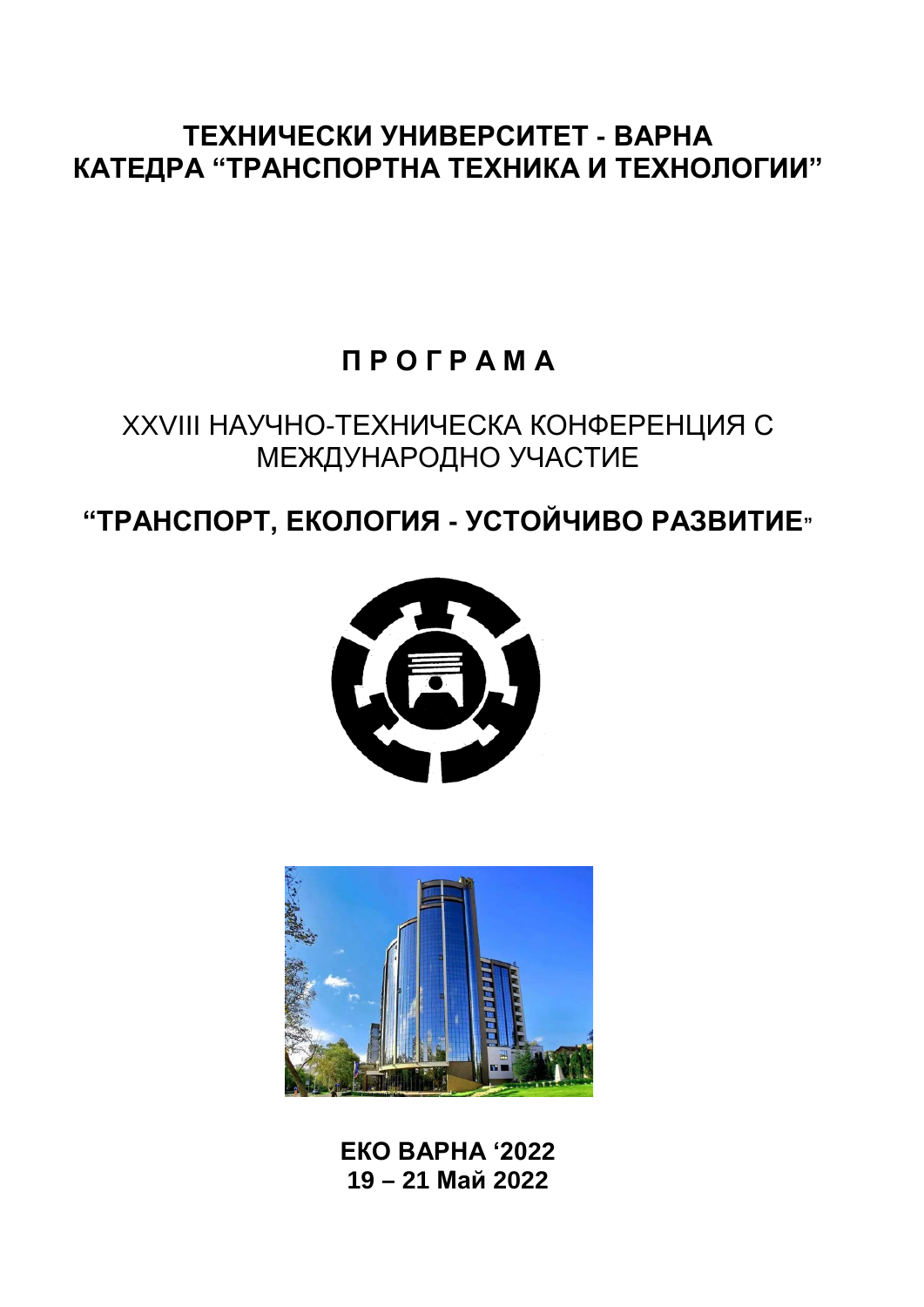#### 19.05.2022 г.

- $12^{00} 13^{00}$  Регистрация на участниците. Конферентна зала на Rosslyn Dimyat Hotel Varna
- 1300 1315 Откриване на конференцията от доц. д-р инж. Здравко Иванов

Водещ заседанието: доц. д-р инж. Здравко Иванов

- $13^{15} 13^{30}$  Rosen Ivanov Comparative analysis of internal noise of cars with different traction systems
- $13^{30} 13^{45}$  Georgi Kadikyanov Faults in vehicle control systems with circulating pulse width modulation signals
- 1345 1400 Ahmed Ahmed An integrated model of technical system design: model verification
- 1400 1415 Dancho Gunev "Shell Eco-marathon" prototype car's kingpin, topology optimization and design thinking
- 1415 1430 Simeon Iliev An experimental comparison of emissions of a common-rail diesel engine fueled with ethanol and butanol additives
- $14^{30} 14^{45}$  Trifon Uzuntonev Nitrogen oxides in the exhaust gases of a diesel engine when changing the basic algorithm for control of power indicators
- 1445 1500 Stefan Stefanov Diagnostics of electronic pressure regulators used in six-speed AF40 automatic transmissions
- 1500 1510 Krassimir Bogdanov Investigation of the influence of the deviation of the control parameters of a high-speed diesel engine on its economic and ecological indicators.
- $15^{10} 15^{20}$  Krassimir Bogdanov Investigation of the possibility of operation of a car diesel engine with biodiesel fuel
- $15^{20} 15^{45}$  Дискусии и кафе пауза

Водещ заседанието: доц. д-р инж. Сергей Белчев

- $15^{45} 16^{00}$  Asen Asenov Determination of the most common mistakes by candidates for drivers of category "B" during a practical exam
- $16^{00} 16^{15}$  Kamen Ivanov Analysis of the emergency rescue activity providing transport safety in the aquatorium of the Bulgarian ports located on the Danube river
- 1630– 1645 Емил Михайлов Напрежения в бандажите на трамвайните колела при преминаване върху чуждо тяло в улея на релсите
- $16^{45} 17^{00}$  Stefan Tenev Static characteristic study of a modified crankshaft pulley
- $17<sup>00</sup> 17<sup>15</sup>$  Radostin Dimitrov Research on the dynamic qualities of a car
- $17^{15} 17^{30}$  Sergey Kirov Characteristic defects of elements of the main mechanisms of internal combustion engines during long-term operations
- 17<sup>30</sup>– 17<sup>45</sup> Plamen Petrov Analysis of the reasons for destruction of mechanical reinforced low-carbon steel strips used in automotive and construction
- 1745 1755 Svetlana Lesidrenska -The notion of sustainability in Bulgarian transport sector
- $17<sup>55</sup> 18<sup>05</sup>$  Svetlana Lesidrenska The Entrepreneurship University as a generator of innovation for the development of the regional economy
- 1805 1820 Marina Marinova-Stoyanova Management decision-making algorithm in an expert crisis center for facilitating transport enterprises crisis management
- 1820– 1835 Vesela Dicheva Digital transformation in Bulgarian SMEs